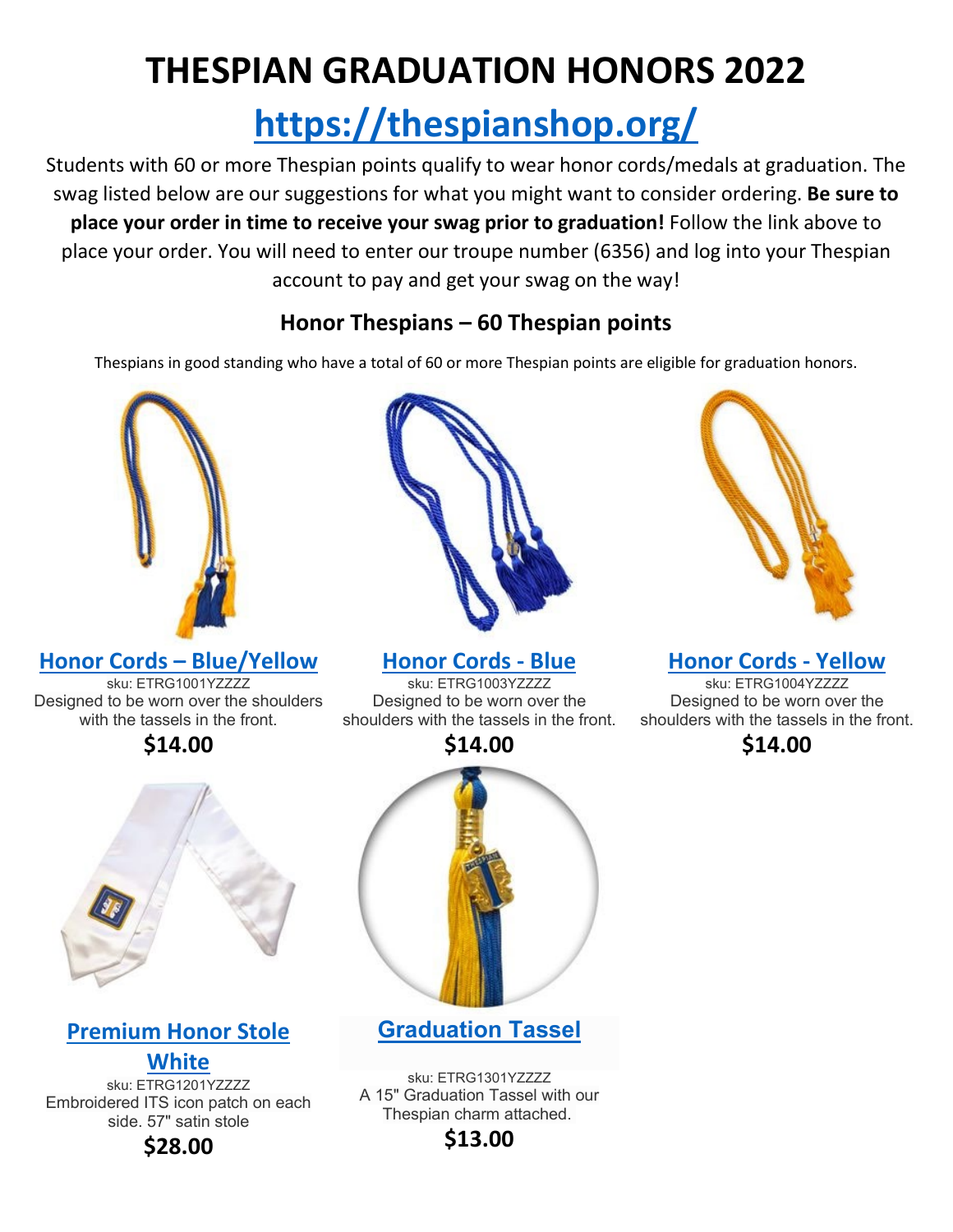#### **Honor Thespian SCHOLARS – Thespian plus 60 points and GPA**

Thespians in good standing who have a total of 60 or more Thespian points AND who graduate with a cumulative GPA of 3.0 or above qualify for academic Thespian Scholar cords/stoles.





**[Blue or White](https://thespianshop.org/products/605571)**

sku: ETRG1205YZZZZ The ITS and Thespian Scholar icons combine to make truly outstanding embroidered patches on this beautiful 57" stole.

**\$32.00**

#### **NATIONAL Honor Thespian - 120 Thespian points**

Thespians in good standing who have a total of 120 or more Thespian points are eligible for medals in addition to their cords/stoles.